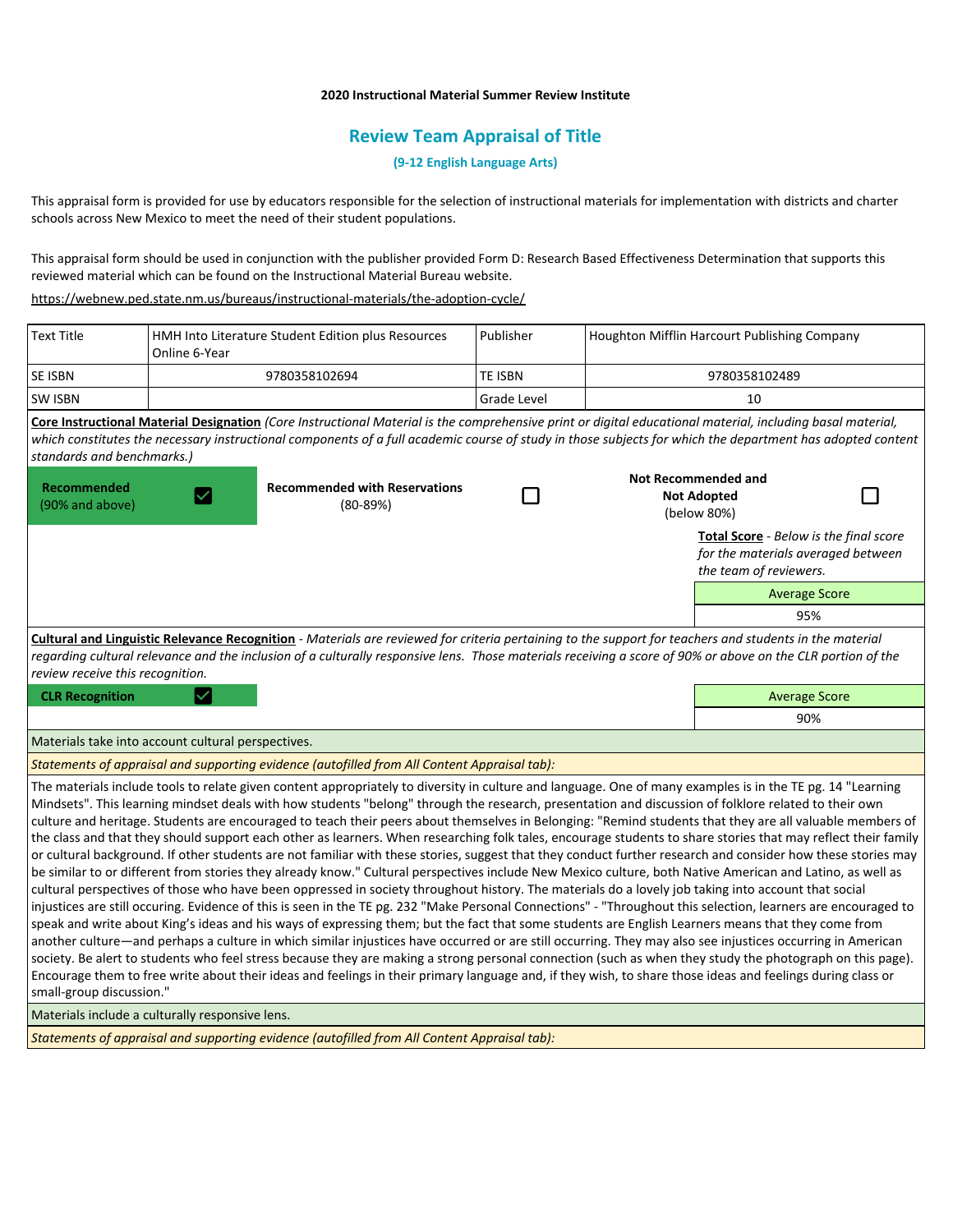The materials include a culturally responsive lens. There are different texts and genres written from different cultural lenses. An example is in the TE pg.33- "English Learner Support - Share Connections: It is quite possible that some students won't have to imagine the 'uprootedness' described in the Quick Start activity. As first, or second-generation Americans, they may well understand the challenge of reconciling two cultural settings. Allow such students to express their opinions and feelings about the topic in whatever ways they are most comfortable, and have classmates monitor their understanding of the important details shared." Another example is in the TE pg. 232: "English Learner Support: Make Personal Connections: Throughout this selection, English Learners are encouraged to speak and write about King's ideas and his ways of expressing them; but the fact some students are English Learners means that they come from another culture - and perhaps a culture in which similar injustices have occurred or are still occurring. They may also see injustices occurring in American society. Be alert to students who feel stress because they are making a strong personal connections. Encourage them to free write about their ideas and feelings in their primary language and, if they wish, to share those ideas and feelings during class or small-group discussion." The materials are sensitive and respectful in the way they meet different cultures through the texts and lessons provided and how they encourage students to bring in and utilize their own experiences, views, and the like. This helps to create a truly rich, diverse, learning culture and experience.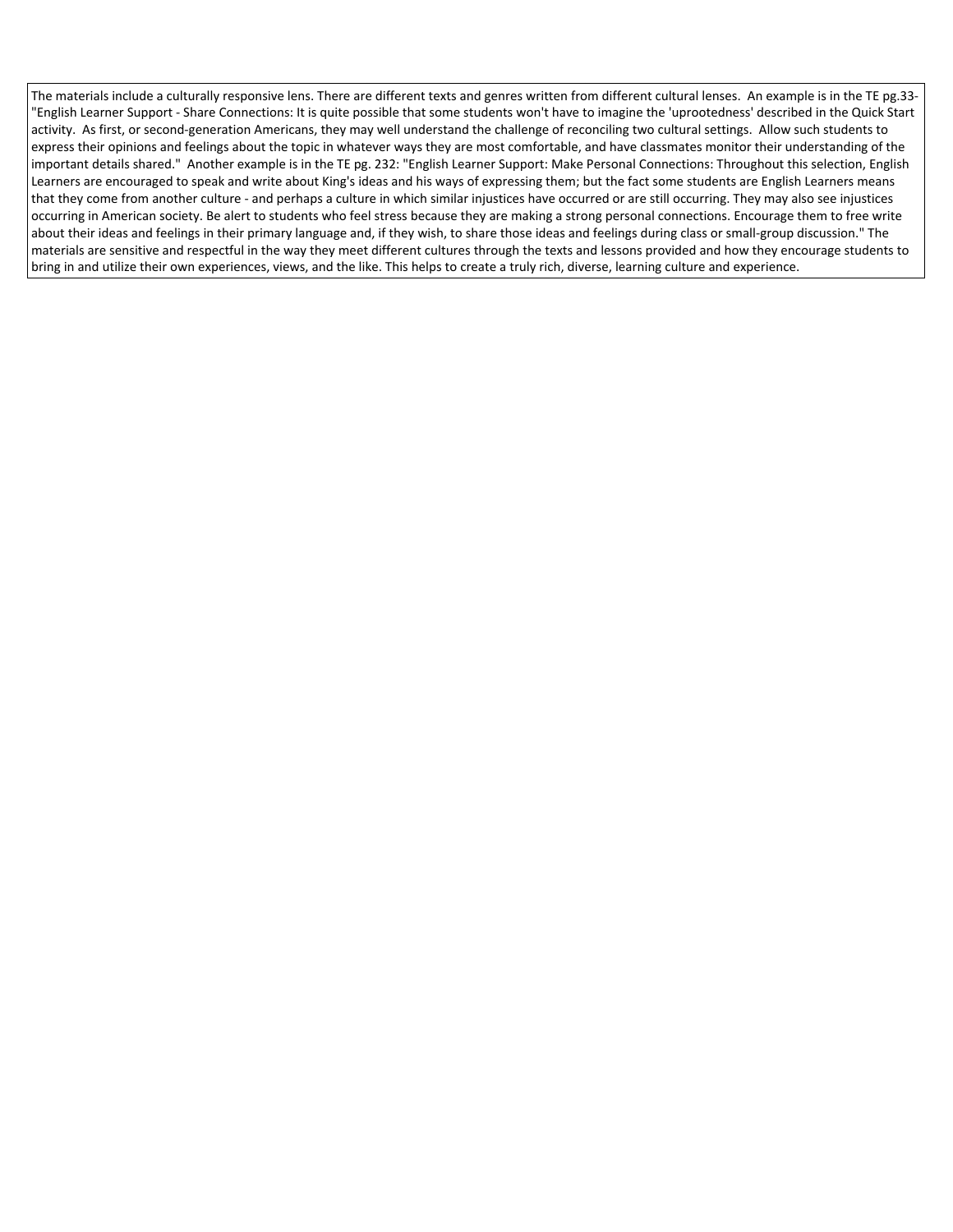**Standards Review** *- Materials are reviewed for alignment with the state adopted content standards, benchmarks and performance standards.*

Average Score

94%

#### Materials align with grade level standards overall.

*Statements of appraisal and supporting evidence:* 

The materials are substantially aligned with ELA standards and the adopted New Mexico Standards at the Grade 10 level. The overall content with text selections, activities, and assessments thoroughly meets ELA standards for the receptive (reading and listening) and productive (speaking and writing) language competencies. Each unit, along with lessons, provides evidence for alignment with the language standards. Lessons come equipped with standard instructional guidelines and resources enhanced by advice for pacing, lesson modifications, and alternate assessments. The format and organization, across the print and digital versions of the Student Edition and its correlation with the Teacher Edition, is intuitive to a seamless teaching and learning experience. The highlight is the well-integrated technological interface that hosts 'Online Studios' of comprehensive digital resources in Reading, Writing, Speaking & Listening, Grammar, and Vocabulary, as well as 'Media Projects' for online creative assessments and 'Intervention, Review and Extension' peer coach videos. Combined, this supports diverse student populations, including English Language Learners and students with IEPs.

Materials align to reading standards.

*Statements of appraisal and supporting evidence:* 

Reading standards are addressed in a comprehensive manner. The text selections represent an array of genres, exposition styles, and themes to support teaching and learning textual analyses in a sophisticated and extensive manner. The materials include instructional activities ranged across the 4 levels of Depth of Knowledge (DOK) along with alignment to the CCSS grade level requirements. Each lesson involves a 'Check for Understanding' followed by an 'Analyze the Text' section that includes a set of prompts and questions. This section focuses on 'identify', 'report' (DOK 1), 'summarize', 'infer' (DOK 2), 'cite evidence', compare, 'draw conclusions' (DOK 3), 'analyze' 'critique', 'evaluate', and 'Notice and Note' (DOK 4). This helps students understand and analyze each text thoroughly. For example, the 'Analyze the Text' section in the Student Edition pg. 38 (Unit 1) is ranged across DOK levels 1, 2, and 4, while the section on pg. 328 (Unit 5) is ranged across DOK levels 2, 3 and 4. These instructional activities also serve as formative assessments extended to selection tests (online and printable), each with 10-12 questions across the four DOK levels with Unit Performance Tests representing a broad thematic purpose summative in nature. Also, the digital interface of the 'Reading Studio' extends the experience of reading diverse text selections through independent reading, as well as online tests and resources. This connects with the most current real-world topics hosted by forefront media entities, such as the Guardian, Newsela, CommonLit, Smithsonian Magazine, National Public Radio, CNN, Time, US News & World Report, and TED Talks.

Materials align to writing standards.

*Statements of appraisal and supporting evidence:* 

The materials align with the writing standards whereby a broad spectrum of writing activities are included, providing students an exposure to the relatively conventional writing types (e.g. argumentative, narrative, short story, dialogue, poetry, informative, reflective essay, and editorial) along with new age, mix-media writing (e.g. Vlog, Protest Song, Infographic, SketchNote, Public Service Advertisement or PSA, and a Photo Portrait). The digital/online interface of the materials affords an intuitive integration of reading and writing. For example, instructional activities have an intentional sequence that incrementally becomes sophisticated starting from pre-reading response, moving towards an array of analytical questions during reading, and then post-reading 'create and discuss' writing assignments. The online lessons and units come equipped with writing spaces, so that students can efficiently respond to the 'Analyze the Text' prompts (formative assessments) during reading. For example, in the Student Edition Unit 1, the online text version 'A Quilt of a Country' allows students to enter their multiple choice and short written responses in the given spaces. All of the shorter written tasks culminate in the 'End of Unit Performance Tasks' that are lengthier essays. For example, in the Student Edition Unit 2 p. 87, "Write an Explanation" requires "Students to write an explanatory essay of 1-2 paragraphs using domain-specific vocabulary based on the science concepts introduced by Neil deGrasse." Also, summative assessments, such as selection tests and end-of unit writing tasks, are available online along with their printable versions. The lengthier writing tasks in the online section 'Assessments' demonstrate how a partnership of 'Writable' (digital writing software) and integration of 'Turnitin' (plagiarism monitoring software) serves as a critical move towards digital, collaborative writing with built-in plagiarism checks. Moreover, all writing activities provide opportunities to differentiate across advanced learners and struggling learners, including English Language Learners and special needs students.

Materials align to speaking and listening standards.

*Statements of appraisal and supporting evidence:*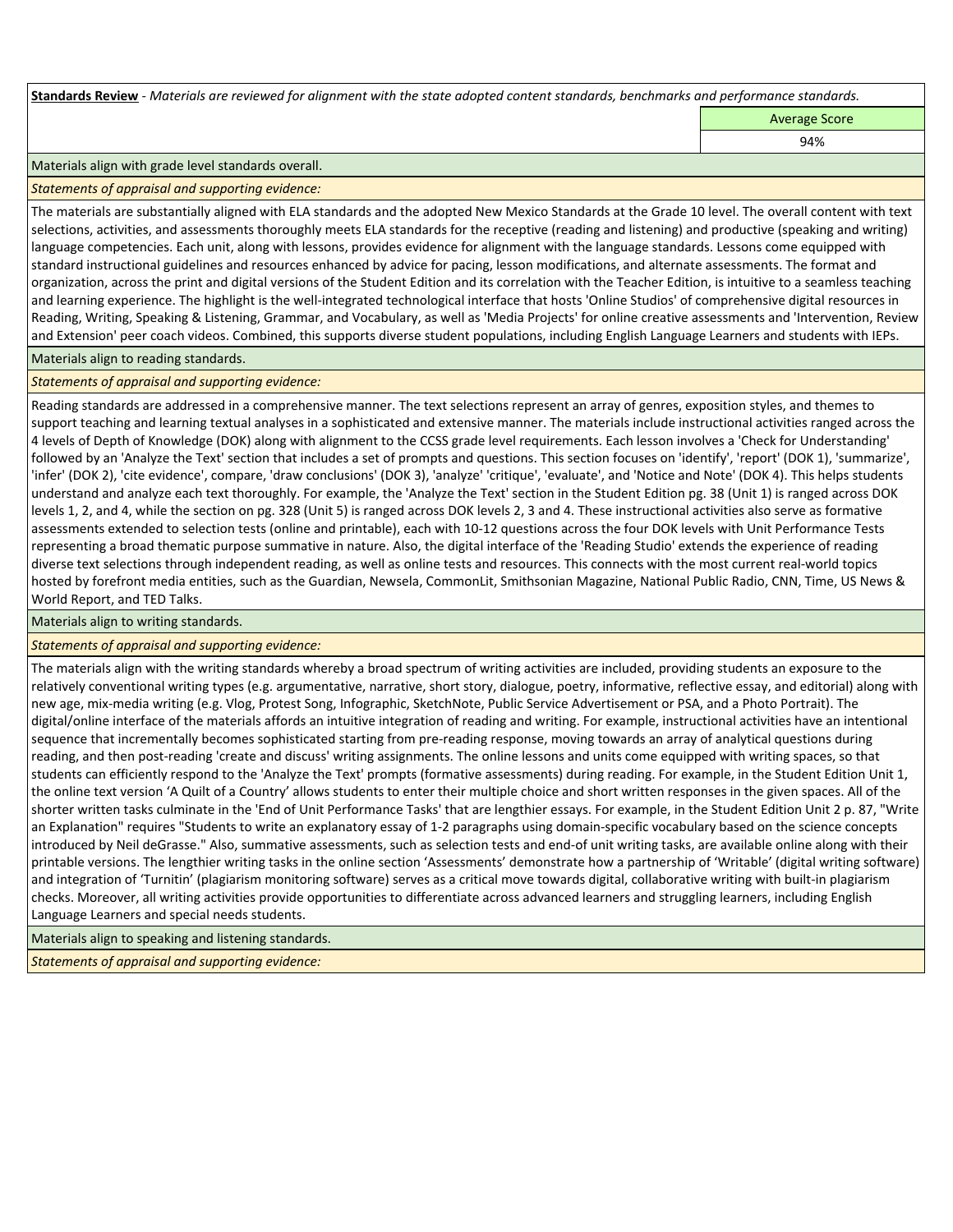Speaking and listening standards are represented in the materials. There are well-ranged speaking and listening opportunities available to students, particularly in the online 'Speaking & Listening studio'. The activities include listening to model conversations, creating podcasts, participating in paired discussions, small group discussions, and interacting with model presentations. For example, based on the memoir "The Hawk Can Soar", students discuss the prompt "In what way the author is striving for freedom?" in a small group, based on prior preparation of ideas and gathering evidence from the memoir. Another example activity is when students listen to model conversations in the online guide, titled "Adding Substance to your Discussion". This provides best practice in citing evidence, particularly using facts, quotations, anecdotes, or examples from research to clarify, verify or challenge ideas and conclusions. Students also examine the use of rhetorical devices (diction, allusion, rhetorical question, repetition, alliteration, assonance, and parallelism) in John F. Kennedy's 1961 inaugural address and respond to questions based on evaluating point of view and reasoning in specific excerpts. This encourages students to understand the ways credible sources of information in varied media and formats can be integrated to improve a presentation. All instructional activities and oral assessments are integrated with reading activities and writing prompts based on the seed texts. This provides a holistic language learning experience to students through practice of advanced skills, such as making claims, posing counter claims, reasoning, and presenting ideas.

#### Materials align to language standards.

*Statements of appraisal and supporting evidence:* 

The materials meet the language standards with both print and online resources (Vocabulary Studio and Grammar Studio) focused on morphology, etymology, vocabulary development, functional grammar, and syntax. The materials capitalize on the well-ranged selection of representative texts across varied genres and exposition styles to teach grammar points and support vocabulary development ('Language Conventions'). Glossaries are included for critical and academic vocabulary, along with strategies to learn unfamiliar words by using Greek and Latin roots. Moreover, the materials provide good support towards accommodations and modifications in instruction. For example, 'Word Networks' are available in each lesson and have been modified for English Language Learners. Prompts are provided for students with learning difficulties and pedagogical support guidelines are given for teachers engaging with ELL students and culturally/linguistically diverse student populations.

Materials align to New Mexico content standards for ELA.

*Statements of appraisal and supporting evidence:* 

The materials include significant works of literature, along with Hispanic and Native American written texts and oral tradition. Lessons and activities incorporate the adopted NM standards to include citing strong textual evidence and analyzing the common literary characteristics, stylistics, and syntax unique to the rich tradition of New Mexico's Hispanic and Native American literary cultures. All unit overviews include a 'Cultural References' section, which opens up discussions on cultural vocabulary, phrases, historical events and historical figures. For example, this is seen in the Teacher Edition on page 90C, "Cultural References: The following cultural references may be unfamiliar to some students: Aztecs (paragraph 6); early people who lived during the 14th century in what is now central Mexico, the Aztecs built a large, powerful empire. They were known for practicing human sacrifice or killing a person to appeal to a good." The following are texts within the materials authored by Hispanic and Native American writers or have references to Hispanic and Native American culture:

Without Title - Poem by Diane Glancy (Cherokee descent)

The Night Face Up - Short Story by Julio Cortazar (Argentinean, Aztec)

Wolves - Short Story (online) by Jose Luis Zarate (Mexico)

Cloudy Day - Poem by Jimmy Santiago Baca (Hispanic)

Starfish - Poem (online) by Lorna Dee Cervantes (Hispanic)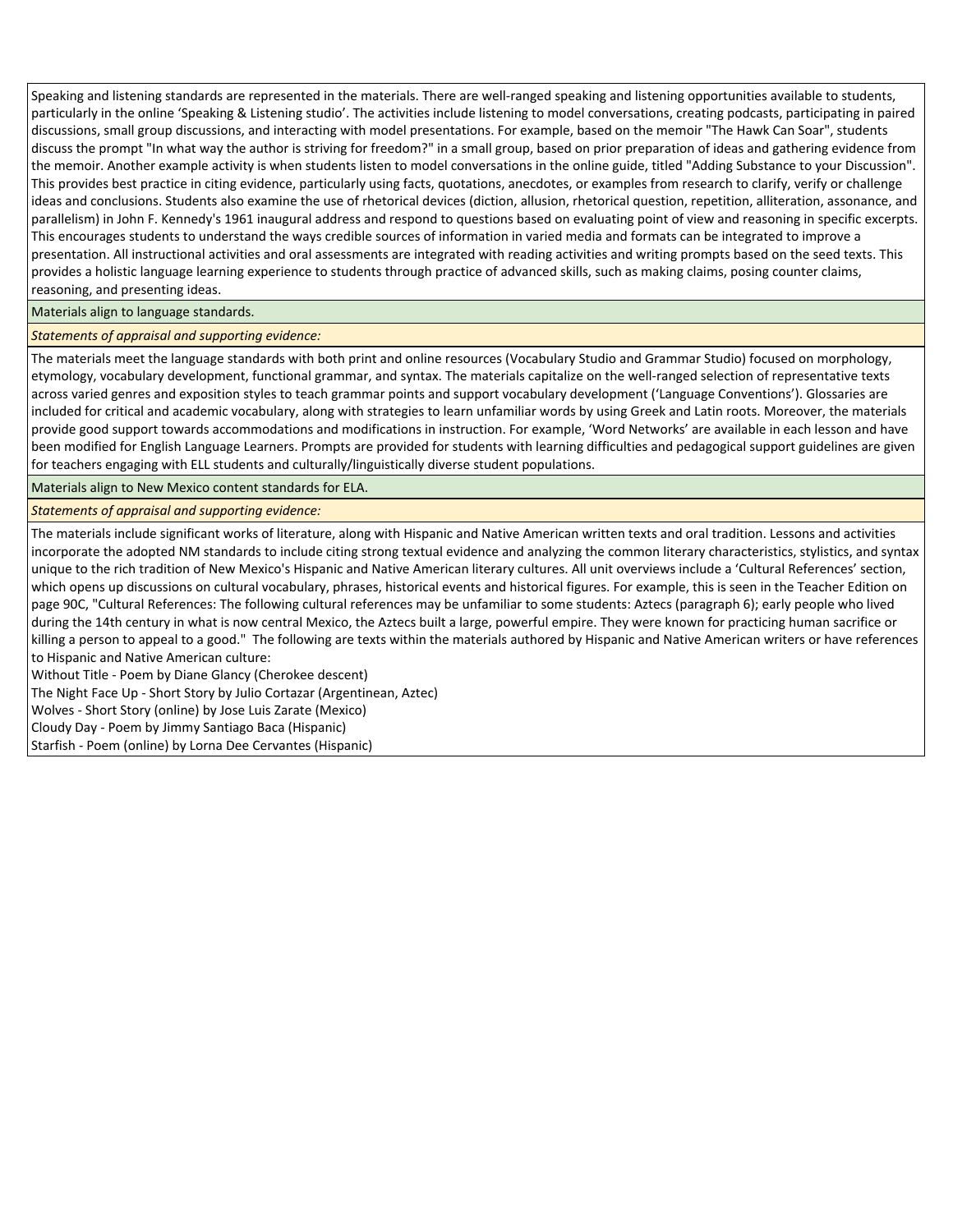**ELA Content Review** *- Materials are reviewed for relevant criteria pertaining to the support for teachers and students in the specific content area reviewed.*

Average Score

98%

Materials provide a selection and range of high-quality texts worthy of students' time and attention, exhibiting exceptional craft and thought and/or providing useful information.

*Statements of appraisal and supporting evidence:* 

The materials provide a range of high-quality grade-level texts that will gain student interest. A sample of the texts are "A Sound of Thunder" by Ray Bradbury, "What, of This Goldfish, Would You Wish? by Etgar Keret, American Flag Stands for Tolerance by Ronald J. Allen, "Mirror" by Sylvia Plath, "The Seventh Man" by Haruki Murakami, "Letter from Birmingham Jail" by Martin Luther King Jr., and "The Tragedy of Macbeth" by William Shakespeare. Examples from the Teachers Edition include: TE pg. T30 "Annotated Student Edition Table of Contents", which lists Unit Texts broken down into sections by "Analyze and Apply - Notice and Note Reading Model", "Collaborate and Compare - Compare Across Genres", Key Learning Objectives, Independent Reading suggestions, Novel Connection Suggestion, and Unit Task and Reflection. Examples from the Student Edition include: SE pg. 62 "Reader's Choice" Chart of Reading literature: Stories, Poems, and Plays with Anchor Questions and Lesson page numbers and the Chart of Reading Nonfiction: Essays, Articles, and Arguments with Anchor Questions and Lesson page numbers.

Questions in the materials are high-quality text-dependent and text-specific questions. The overwhelming majority of these questions are text-specific and draw student attention to the particulars in the text.

# *Statements of appraisal and supporting evidence:*

The materials offer high-quality text-dependent and text-specific questions. The material is thorough when addressing text-dependent questions and requiring cited evidence. For example, in the Student Edition pg. 14 "Analyze the Text" 1. Analyze- "Consider how Sergei reacts when Yoni comes to his door. Does his response seem reasonable? How does Sergei's cultural experience help explain his reaction? Support your responses with evidence from the text". 2. Infer- "When you infer, you use details in a text to draw a conclusion about something that the author does not state directly. What can you infer about Sergei's character based on the way he used his first two wishes? Support your responses with evidence from the text". Another example in the Student Edition is on pg. 204 "Analyze the Texts - #4. Compare- "Reread the biographies of Murakami and Hogan. How might their cultural backgrounds—Japanese and Native American, respectively—or geography have shaped their attitudes toward the topic of nature"? Questions such as these are text-dependent and text-specific.

Materials provide scaffolding and supports to enable students' learning of English language arts.

# *Statements of appraisal and supporting evidence:*

The materials, both digital and physical, provide scaffolding and supports to afford ALL students rigorous materials and the opportunity to learn each standard at a "high level." An example of support for struggling students appears in the TE pg. 116 - "When Students Struggle**-** Discuss Motives. Read aloud the text and student notes in the Annotation Models. Ask: What type of information does the infographic contain? (facts about drinking water) What might be the designer's motive for telling people that 13 out of 100 people do not have safe water to drink? (perhaps to make readers more aware of other people and their needs). Tell students that asking and answering similar questions will help them analyze and understand the designer's motives." On the other side of the learning spectrum, support for advanced students can be seen in this example in the TE pg. 110 - "To Challenge Students- Connect "Mirror" to Folklore. Tell students that some cultures believe that mirrors can be a portal for souls. For that reason, people may cover mirrors when a person dies, lest the person's soul become trapped in the mirror or wait there until it can possess a living person. Present these questions regarding "Mirror": "In what sense could it be said that a soul has entered the mirror? (a "young girl" - the woman's younger self- has "drowned" in the mirror.) In what sense could it be said that a soul is lurking within the mirror? (An "old woman" in the mirror - the woman's future self- is rising toward the woman, wanting to overtake her.)" The materials also provide both physical and online support to furnish a unique system of addressing the varying levels of English Language Learners, which range from "light - substantial." This demonstrates an understanding of the progression of English Language Learners. An example of ELL support is seen in the TE pg. 15- "Present a Fable Use the following supports with students at varying proficiency levels:

• Help students identify two or three key events or ideas in their fables. Then have them create visuals or practice gestures that illustrate those events or ideas. SUBSTANTIAL

• Pair up students to practice reading their fables. Ask students to reread key sections, changing their pace and expression. Have students discuss whether these changes improve or take away from the content. MODERATE

• Ask students to read their fables to a small group. See if the group can state the lesson of the fable and receive help as needed from the author to identify it. LIGHT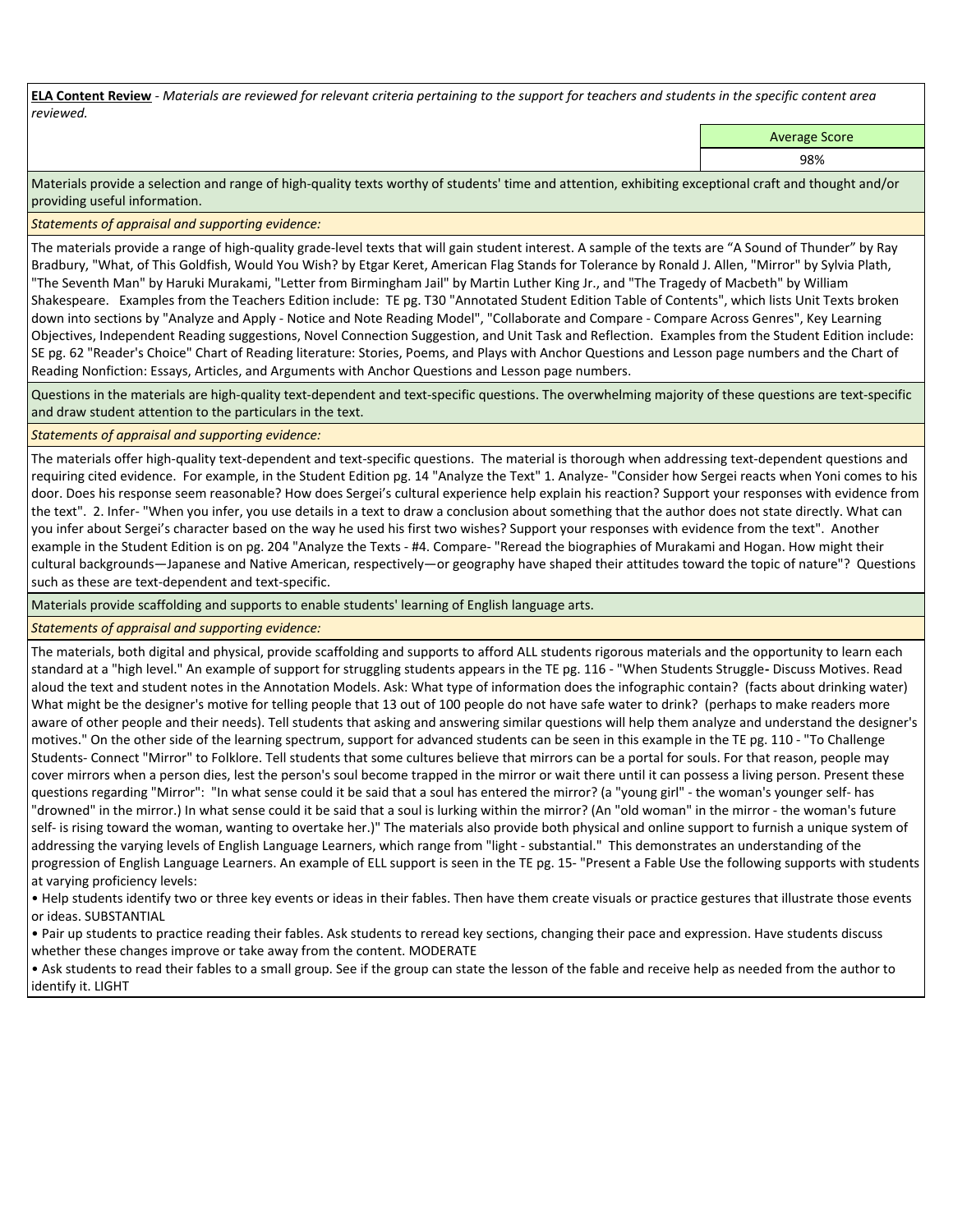**All Content Review** *- Materials are reviewed for relevant criteria pertaining to the support for teachers and students in the material regarding the progression of the standards, lesson structure, pacing, assessment, individual learners and cultural relevance.*

Average Score

94%

Materials are coherent and consistent with the high school standards that all students should study in order to be college and career ready.

*Statements of appraisal and supporting evidence:*

The Unit Overviews provide teachers with a scope and sequence that demonstrates how the curriculum works coherently to prepare students to become adept in the application of the tenth grade ELA CCSS. These Unit Overviews use strategies to prepare students for college and a career. Collaborate & Compare is designed to support individual accountability, as well as team aptitude. This practice requires students to read and annotate texts and compare their responses in small groups. Peer Review is an essential practice used within scientific and other professional communities. Researchers must have peer reviews done of their work's implications prior to publication. Learning Mindset notes and strategies are designed to facilitate students in acquiring the attitude of perseverance needed to successfully negotiate learning obstacles. This skill is utilized in the workplace to produce productive and successful outcomes both collaboratively and independently. Students are taught how to problem solve in a manner that emulates what they will encounter in college and the workplace.

Materials are well designed and take into account effective lesson structure and pacing.

# *Statements of appraisal and supporting evidence:*

The materials provide effective lesson structure and pacing for teachers. The Teacher Edition gives a "Suggested Pacing: 30 Days" in each unit's "Instructional Overview and Resources Sections". Examples are found in the TE page 1A and 142A. Each "Plan" section refers to how the standards are met for each criteria within a given unit: Speaking, Reading, Writing, Listening, Collaboration and Cultural References. Embedded in each unit are varying modalities for learning which are structured to keep the complete range of a diverse classroom population moving forward together. Lessons build on each other and provide opportunities for students to apply and synthesize content, in order to fully master the standards for 10th grade. Students should be able to finish between 90 and 100 percent of the materials provided in one academic school year barring the teacher uses the curriculum as it is designed.

Materials support teacher planning, learning, and understanding of the standards.

### *Statements of appraisal and supporting evidence:*

Every unit has a Plan section that discusses how the standards are met within the unit. The materials include a well-defined micro and macro level mapping of the learning content and learning resources (physical and digital) that are aligned to the ELA standards. Examples of this are seen in the TE pgs. 394C-D and in the Learning Objectives sections of the Plan on pg. 144A.

Materials offer teachers resources and tools to collect ongoing data about student progress on the standards.

*Statements of appraisal and supporting evidence:*

The materials include aligned scoring guidelines for assessments, such as rubrics, that provide teachers guidance in interpreting student performance and suggestions for further instruction, differentiation, remediation or acceleration. An example of how rubrics are used is found in the TE p. 70: "Have students read the scoring guide. Encourage them to ask any questions they may have about terms or ideas they do not understand. Ask partners to exchange their final personal essays and score them using the scoring guide. Have each peer reviewer write a paragraph explaining the reason for the score he or she awarded for each of the three major categories." The rubric, that both students and teachers use, is based on a "4" point scale of three criteria: Organization/Progression, Development of ideas, and Use of Language and Conventions. Other forms of assessments that allow teachers to collect data about student progress include ongoing Diagnostic Screening Tests (multiple areas), Unit Tests, Selection Tests to assess skills taught in each lesson, and Summative Assessments.

Materials support effective use of technology to enhance student learning. Digital materials are accessible and available in multiple platforms.

*Statements of appraisal and supporting evidence:*

All materials for both the teacher and the student are available and accessible in multiple platforms and enhance all teaching and learning. The use of HMH digital platforms are embedded in all units to meet the overarching CC's of Reading, Writing, Speaking and Listening, and Language Conventions. The use of lesson customization, through the enhancement of technology, enables teachers to work with students in small groups or 1:1. The design of the materials allows for "at home" learning to be seamless, if the need were to arise to go completely digital. All units utilize technology for the advancement of in depth learning of content. This is done through online research, which is used purposefully to teach students how to do so responsibly and productively to meet a learning objective or address the unit's "essential question." The TE and SE have research tips that are imparted to students in a real life application, rather than just an aside learning objective or "lesson." An example of the coupling of research and technology is found in the SE pg. 126, where students engage in the following: "Choose one statistical category from the infographic to explore further. Determine if your research matches Hagley's infographic or if the conditions have changed in the years since he created the graphic. Be sure to credit the source of the information you use." Students are then given research tips on how to meet the learning goal. The Writing Studio has identification and practice for using text citations properly. This technology enhances student learning in many ways.

Materials can be easily customized for individual learners.

*Statements of appraisal and supporting evidence:*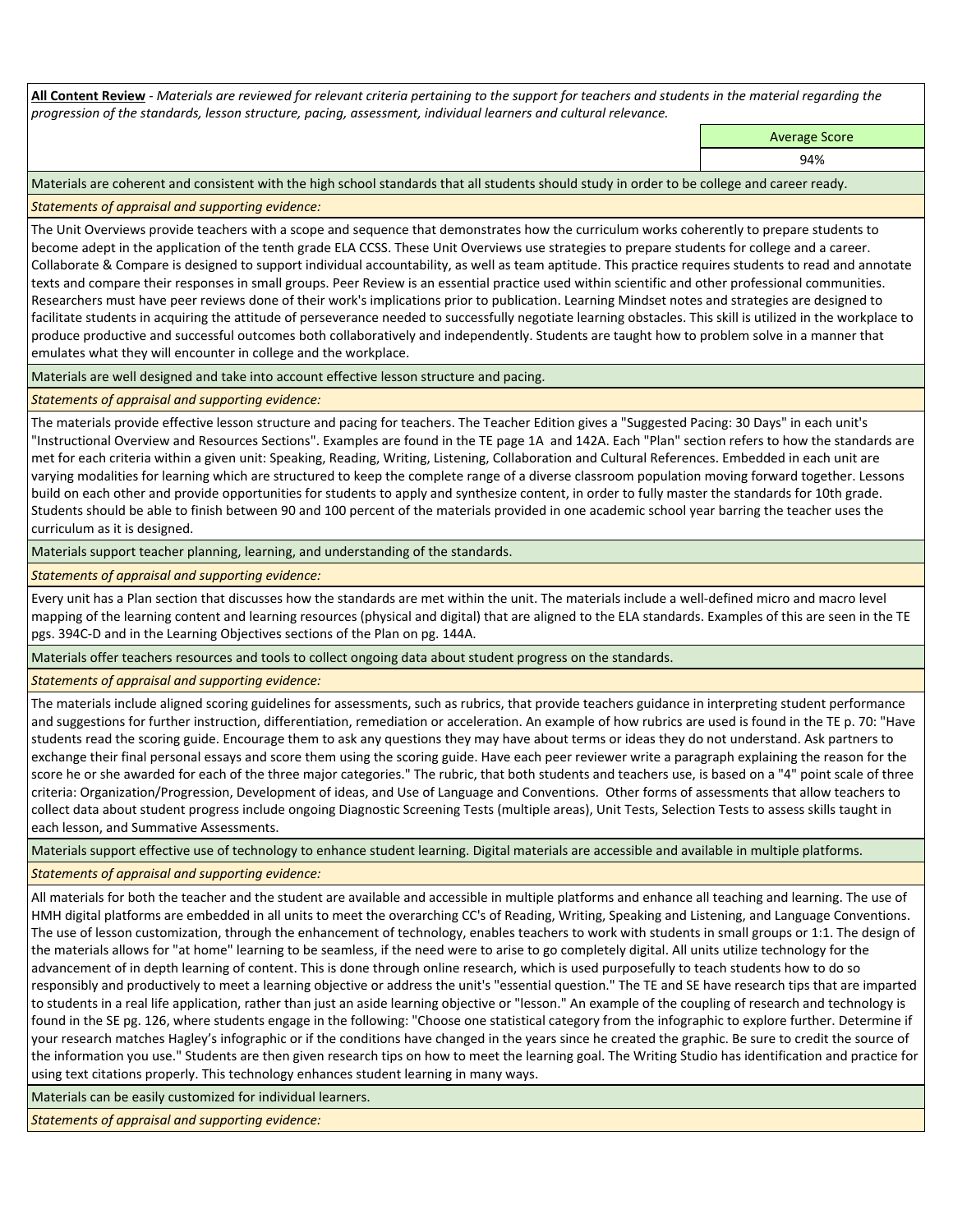The digital and physical materials provide customization options for the wide scope of differentiation, scaffolding, and supports needed to meet the needs of ALL students, including struggling students, English Language Learners, and those who need to be challenged. Customization is easily done through the use of digital platforms called Studios, namely the Reading Studio, Writing Studio, Speaking and Listening Studio, Vocabulary Studio and Grammar Studio. The physical materials provide examples of how and when to use the aforementioned digital platforms through the embedded "online" links. This includes accompanying instruction for how to meet differentiation/accommodation for each lesson and, in some cases, chunk lessons. An example of digital customization include "Level Up, Tutorials" found in the Reading Studio in the TE pg. 168: "For additional support, go the Reading Studio and assign the following Level Up Tutorial: Connotations and Denotations. An example of an oral assessment that could be used in place of a written one looks like the one found in the TE on pg. 165: "Oral Assessment Use the following questions to assess students' comprehension and speaking skills. Ask students to respond in short, complete sentences. 1. How are ideas presented in the essay? (*Facts are followed by the author's own ideas.)".* Students also do custom research, and there are "free choice" Independent Reading (IR) selections that pair with each Unit. Reading selections all have an "audio" option for students who can benefit from auditory support.

Materials give all students extensive opportunities and support to explore key concepts.

#### *Statements of appraisal and supporting evidence:*

Students are afforded extensive opportunities to explore key concepts thoroughly through the repetitive practice of skills associated with Writing, Inquiry, Reading, Organization, and Collaboration. These skills include researching to further internalize and/or synthesize the comprehension of a topic or theme, analyzing and interpreting multiple mediums (ie, poems, physical art, media, drama, etc), reading independently with the use of literature circles, reciprocal teaching, think-pair-share, the production of informative brochures, and many more.

Materials take into account cultural perspectives.

#### *Statements of appraisal and supporting evidence:*

The materials include tools to relate given content appropriately to diversity in culture and language. One of many examples is in the TE pg. 14 "Learning Mindsets". This learning mindset deals with how students "belong" through the research, presentation and discussion of folklore related to their own culture and heritage. Students are encouraged to teach their peers about themselves in Belonging: "Remind students that they are all valuable members of the class and that they should support each other as learners. When researching folk tales, encourage students to share stories that may reflect their family or cultural background. If other students are not familiar with these stories, suggest that they conduct further research and consider how these stories may be similar to or different from stories they already know." Cultural perspectives include New Mexico culture, both Native American and Latino, as well as cultural perspectives of those who have been oppressed in society throughout history. The materials do a lovely job taking into account that social injustices are still occuring. Evidence of this is seen in the TE pg. 232 "Make Personal Connections**"** - "Throughout this selection, learners are encouraged to speak and write about King's ideas and his ways of expressing them; but the fact that some students are English Learners means that they come from another culture—and perhaps a culture in which similar injustices have occurred or are still occurring. They may also see injustices occurring in American society. Be alert to students who feel stress because they are making a strong personal connection (such as when they study the photograph on this page). Encourage them to free write about their ideas and feelings in their primary language and, if they wish, to share those ideas and feelings during class or small-group discussion."

Materials include a culturally responsive lens.

#### *Statements of appraisal and supporting evidence:*

The materials include a culturally responsive lens. There are different texts and genres written from different cultural lenses. An example is in the TE pg.33- "English Learner Support - Share Connections: It is quite possible that some students won't have to imagine the 'uprootedness' described in the Quick Start activity. As first, or second-generation Americans, they may well understand the challenge of reconciling two cultural settings. Allow such students to express their opinions and feelings about the topic in whatever ways they are most comfortable, and have classmates monitor their understanding of the important details shared." Another example is in the TE pg. 232: "English Learner Support: Make Personal Connections: Throughout this selection, English Learners are encouraged to speak and write about King's ideas and his ways of expressing them; but the fact some students are English Learners means that they come from another culture - and perhaps a culture in which similar injustices have occurred or are still occurring. They may also see injustices occurring in American society. Be alert to students who feel stress because they are making a strong personal connections. Encourage them to free write about their ideas and feelings in their primary language and, if they wish, to share those ideas and feelings during class or small-group discussion." The materials are sensitive and respectful in the way they meet different cultures through the texts and lessons provided and how they encourage students to bring in and utilize their own experiences, views, and the like. This helps to create a truly rich, diverse, learning culture and experience.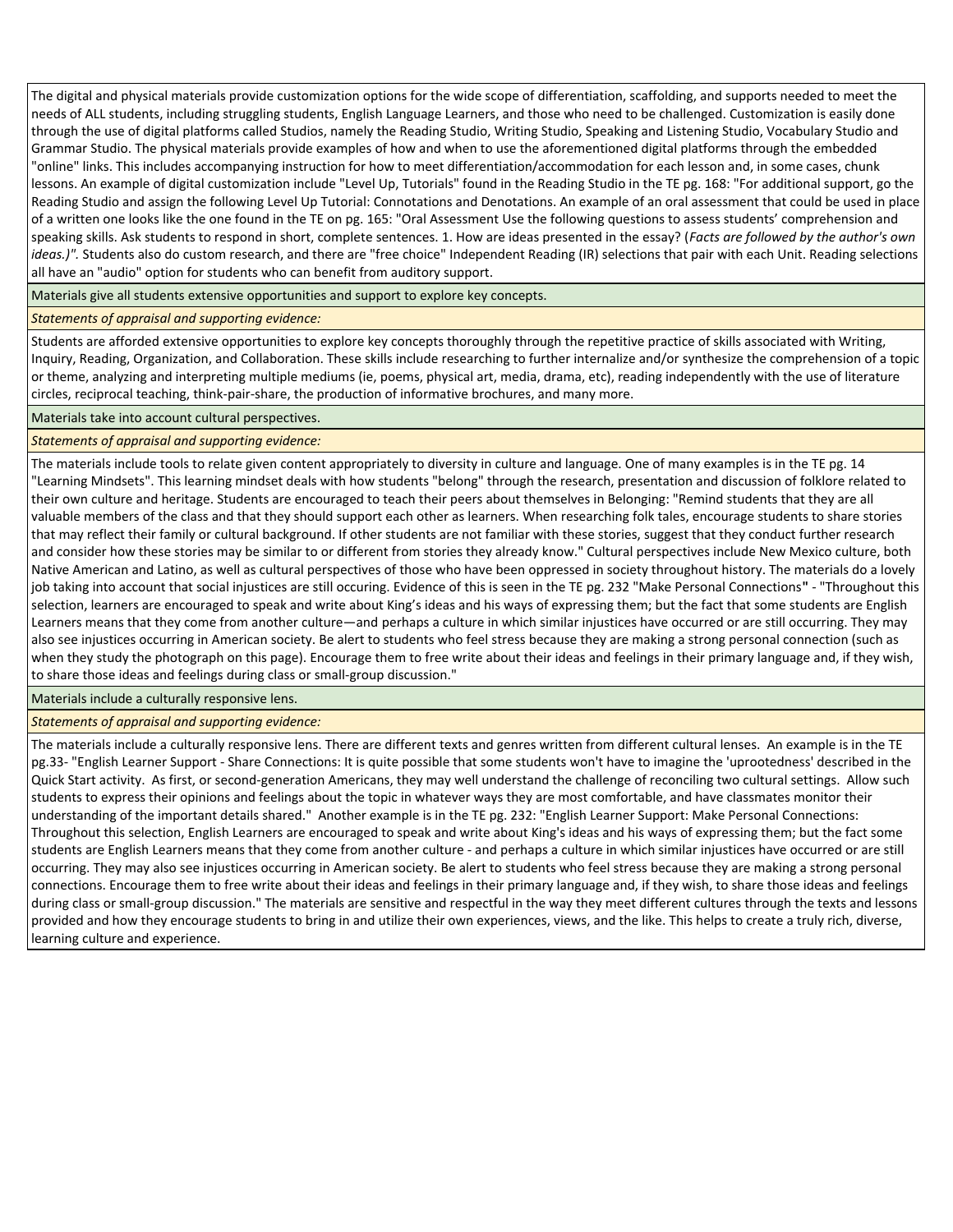**Reviewers' Professional Summation** *- These materials are reviewed by Level II and Level III educators from across New Mexico. The reviewers have brought their knowledge, experience and expertise into the review of these materials. They offer here their individual summary of the material as a whole.*

Reviewer #: 48

*Background and experience:*

Ph.D. Education Sciences (USA); \* Masters in Research (UK); \* Masters in English Linguistics (UK) Level 3 Secondary NM Teaching License (endorsements; ELA, Reading, Ed Tech Coordinator) Experience:

2 years- High School ELA Grade 12

2 years- Project Head, Educational Research

6 years- University Faculty (English Language Pedagogy)

*Professional summary of material:*

Houghton and Mifflin Harcourt's Into Literature (Grade 10) is an excellent curriculum and I recommend it for the New Mexico classrooms without any reservations.

The curriculum fares exceptionally well with both receptive (reading and listening) and productive (writing and speaking) competencies. In fact, a lot of effort is invested to provide a holistic language learning experience by integrating the four language competencies through seed texts, instructional activities, and embedded assessments. Particularly, the Teacher Edition stands out as an example of pedagogy in the four language skills coming together in a purposeful manner.

The curriculum promotes an inclusive, interdisciplinary, and rigorous learning experience through digital resources, such as peer coach videos, for students with diverse cultural and linguistic backgrounds, including ELLs and IEP students. Sincere attention is given to NM standards through the inclusion of local and regional text selections with instructional support to analyze and understand common literary characteristics, stylistics, and syntax unique to the rich literary tradition of New Mexico.

The highlight of this curriculum is its well-integrated technological interface across 'Student and Teacher Editions' that hosts 'Online Studios' of comprehensive digital resources in Reading, Writing, Speaking & Listening, Grammar, and Vocabulary. Technological affordances support creative, multimodal assignments through 'Media Projects' and quick reference connections with the most current real-world topics hosted by forefront media entities, such as the Guardian, Smithsonian Magazine, National Public Radio, CNN, Time, and TED Talks. Also, the partnership with 'Writable' and integration of 'Turnitin' make it a solid promise towards collaborative writing with checks for plagiarism, thus enabling readiness for college-level academics.

Moreover, with its technological affordance and comprehensive collection of online resources including online assessments, the curriculum is an asset in the current global scenario where teaching may exclusively or partially move towards online platforms.

| Reviewer#:<br>49                                                                                                                                                                                                                                                                                                                                                                                                                                                                                                                                                                                                                                                                                                                                                                             |
|----------------------------------------------------------------------------------------------------------------------------------------------------------------------------------------------------------------------------------------------------------------------------------------------------------------------------------------------------------------------------------------------------------------------------------------------------------------------------------------------------------------------------------------------------------------------------------------------------------------------------------------------------------------------------------------------------------------------------------------------------------------------------------------------|
| <b>Background and experience:</b>                                                                                                                                                                                                                                                                                                                                                                                                                                                                                                                                                                                                                                                                                                                                                            |
| Bachelor's Degree<br>Level 2 Elementary and Secondary NM Teaching License; endorsements in Business Education and Reading<br>7 years- ELA 6th grade<br>1 year - ELA 7th grade<br>1 year- ELA 9th-12th grades/ Edgenuity                                                                                                                                                                                                                                                                                                                                                                                                                                                                                                                                                                      |
| Professional summary of material:                                                                                                                                                                                                                                                                                                                                                                                                                                                                                                                                                                                                                                                                                                                                                            |
| I highly recommend the HMH Into Literature Student Edition plus Resources Online 6-Year curriculum. Reviewing this material was refreshing. The<br>amount of resources, both online and print, are phenomenal. The variety of texts cover multiple genres and cultures, as well as incorporating English<br>Language Learner support and extensions for every unit/lesson. The book is user friendly and aesthetically pleasing. The online program offers<br>interactive learning and data collection, as well as additional resources/activities not found in the printed version. Importantly, New Mexico adopted<br>standards are addressed in numerous texts and activities. In my professional opinion, this book would be an excellent curriculum to use in New Mexico<br>classrooms. |
| Reviewer#:<br>50                                                                                                                                                                                                                                                                                                                                                                                                                                                                                                                                                                                                                                                                                                                                                                             |
| <b>Background and experience:</b>                                                                                                                                                                                                                                                                                                                                                                                                                                                                                                                                                                                                                                                                                                                                                            |
| MA -- Curriculum and Instruction, BA -- Psychology and Animal Science<br>Level 3, PreK-12 Specialty NM Teacher License with endorsements in ELA, TESOL, Psychology, Science and Agriculture<br>Currently: High School ELA Department Head -- Freshman Honors ELA and AVID Teacher<br>Teacher in the NM Public Schools for 9 years                                                                                                                                                                                                                                                                                                                                                                                                                                                            |
| Professional summary of material:                                                                                                                                                                                                                                                                                                                                                                                                                                                                                                                                                                                                                                                                                                                                                            |